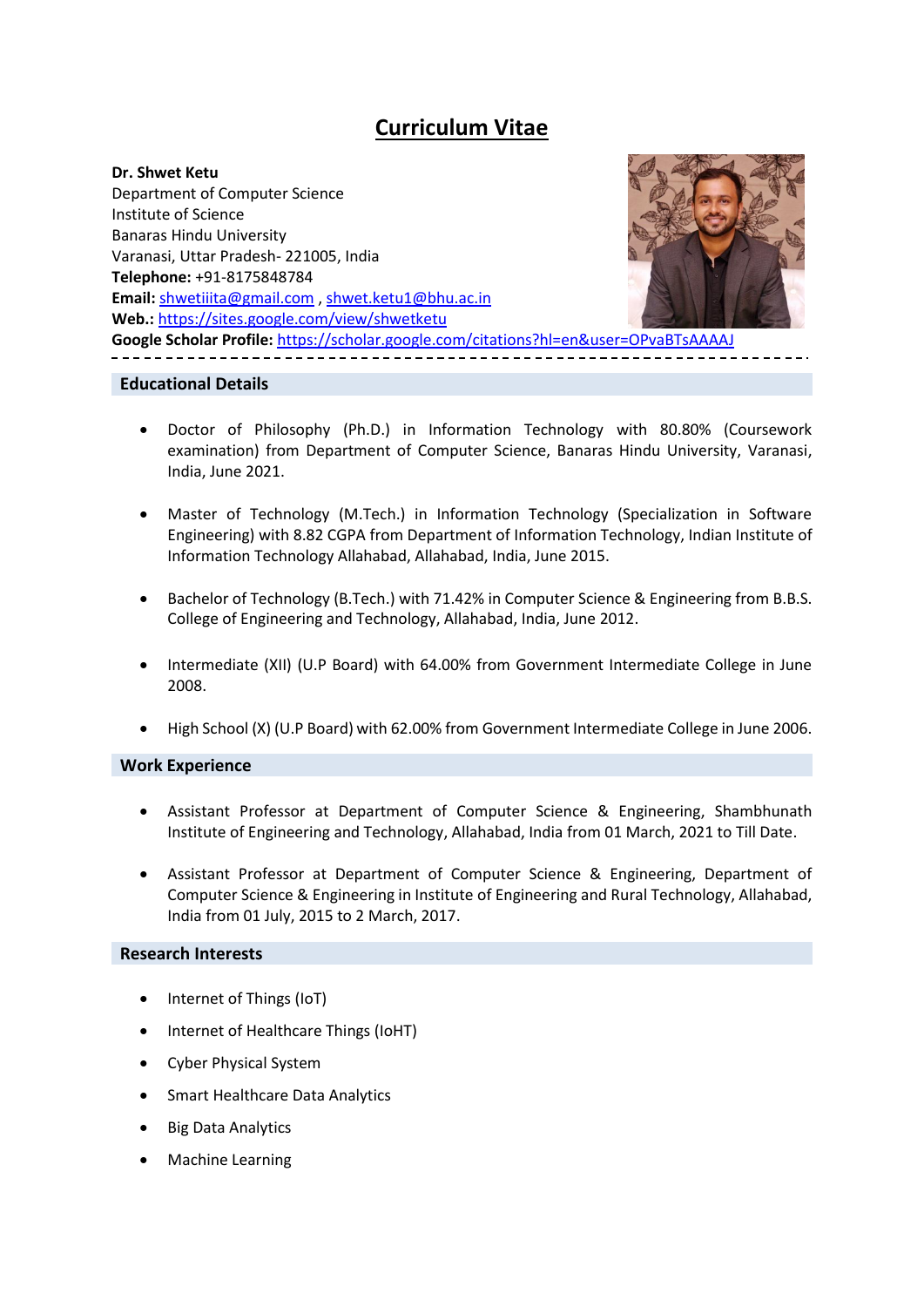• Stream Data Analytics

# **Membership of Professional Bodies**

Member (M- 96126425), Institute of Electrical and Electronics Engineers (IEEE).

# **Achievements \ Extracurricular Activities**

- Active member of student organizing committee in "IEEE CIS Summer School 2019 on Big Data Analytics and Stream Processing: Tools, Techniques and Application" held in 'Indian Institute of Information Technology, Allahabad'.
- Awarded with 'Best Project Award' for the project 'Smart Dustbin' in "Two Week Summer School on Intelligent Internet of Things (IIoT)" held in 'Jaypee Institute of Information Technology, Noida'.
- Event Coordinator of "Symposium cum workshop on IT Innovations for Smart City & Research colloquium in Information Technology (IIITA ACM-W Chapter)" held in 'Indian Institute of Information Technology, Allahabad'.
- A+ certification in 'Linux Administration Course' from 'Hewlett Packard'.
- Achieve 2nd prize in college level Innovation competition 'Blue Eyes Technology'.
- Given Seminar at 'MNNIT Allahabad' on 'Train Controlling Via GPS Technology'.
- Achieved 'Ekikrit Chatravriti Scholarship' at state level.
- As 'Coordinator' in college technical events.
- 'Event organizer' in all school and college annual day functions and other technical events.
- Participated in college and school level 'Technical Event' and essay competition and received applauds.

## **Technical Proficiency**

- **Languages Known:** C, Python
- **Frameworks:** Apache Hadoop, Apache Spark, Apache Flink, MapReduce
- **Operating System:** LINUX, WINDOWS, Red Hat Administration
- **Awareness:** Internet of Things (IoT), Internet of Healthcare Things (IoHT), Cyber Physical System, Smart Healthcare Data Analytics, Machine Learning, Big Data & Big Data Analysis (Big Data Clustering), Stream Data Analysis

# **Credentials**

Highly motivated and eager to learn new things.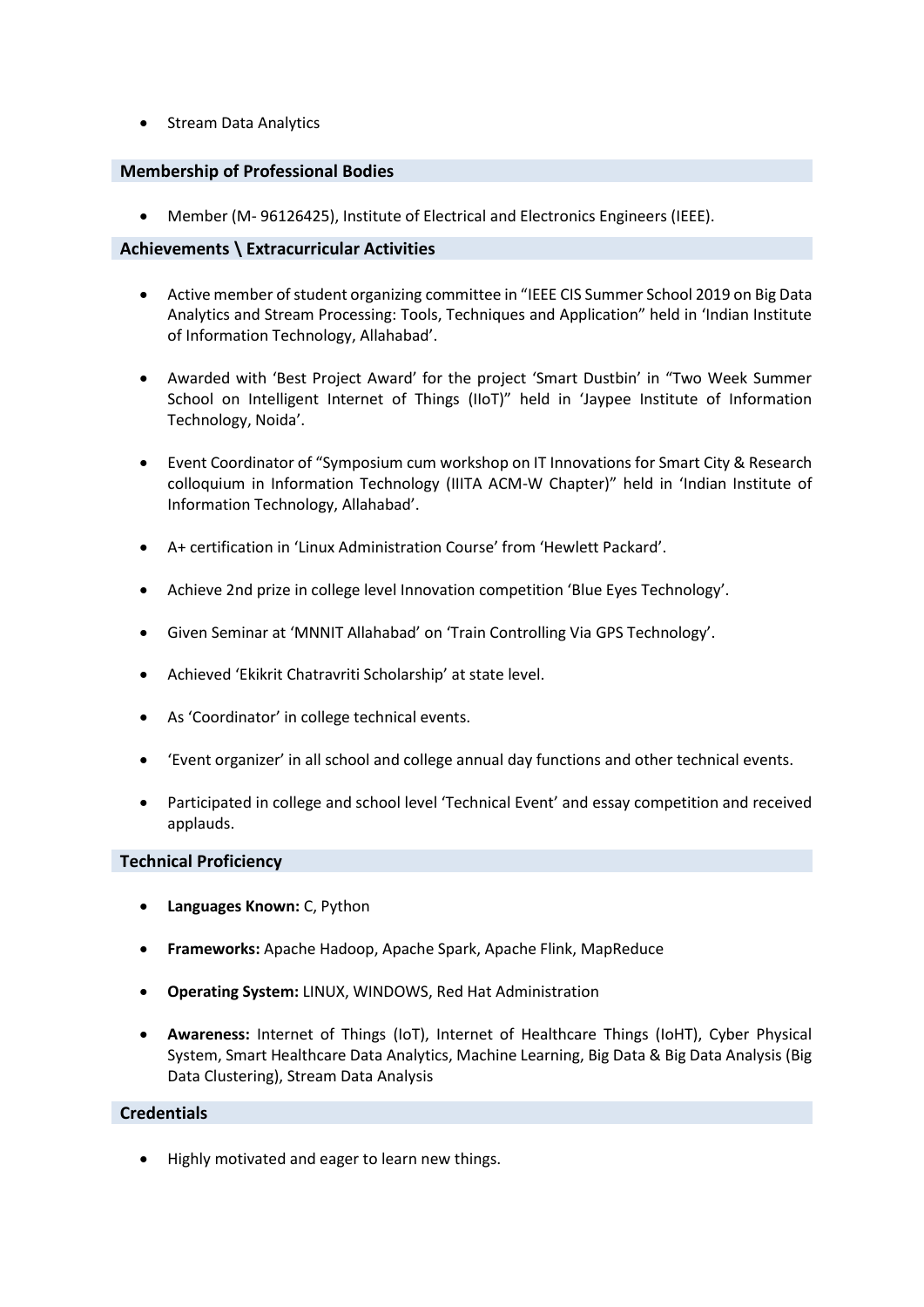- Strong motivational and leadership skills.
- Ability to produce best result in pressure situation.
- Ability to work as individual as well as in group.
- Comprehensive problem solving abilities by exploring the things.
- Active, self-motivated and flexible.

# **Workshops / Training Attended**

- Undergone AICTE MARGDARSHAN of One Week Faculty Development Programme on "OUTCOME BASED EDUCATION IN PERSPECTIVE TO NEW EDUCATION POLICY", organized by the Bhilai Institute of Technology, Durg in 2021.
- Undergone one week Faculty Development Program (FDP) in an ONLINE mode on "Internet of Things (Applications in Medical Science)", organized by the Department of Computer Science and Engineering at WOMEN ENGINEERING COLLEGE AJMER in 2021.
- Undergone one week Faculty Development Program (FDP) in an ONLINE mode on "Deep Learning for Audio and Speech Processing", organized by the Department of Electrical & Computer Engineering at KLE Technological University in 2021.
- Undergone one week Faculty Development Program (FDP) in an ONLINE mode on "Research Methodology and IPR", organized by the Department of Computer Science and Engineering at Sagar Group of Institution in 2021.
- Undergone GUJCOST-sponsored one-week International Short Term Training Programme (STTP) in an ONLINE mode on "Blockchain Technology, Research Avenues, and its applications", organized by the Department of Computer Science and Engineering at Nirma University in 2021.
- Undergone 5-day AICTE-sponsored online Short Term Training Program (STTP) on "Artificial Intelligence and its Societal Applications", organized by the Department of Computer Science and Engineering at NIT Meghalaya in 2021.
- Undergone 5-day AICTE-sponsored online Short Term Training Program (STTP) on "Security in Decentralized Systems and Smart Contracts", organized by the Department of Computer Science and Engineering at NIT Meghalaya in 2021.
- Undergone One Week AICTE sponsored online FDP on "Trends for Industry 4.0 Beyond 2020 |Electronics Engineering Perspective" organized by J.C. Bose University of Science and Technology, YMCA, Faridabad, Haryana in 2021.
- Undergone TEQIP-III sponsored One Week online Short Term Training Program (STTP) on "Artificial Intelligence and Machine Learning" organized by the Department of Computer Science at Government Engineering College, Banswara, Rajasthan, in 2021.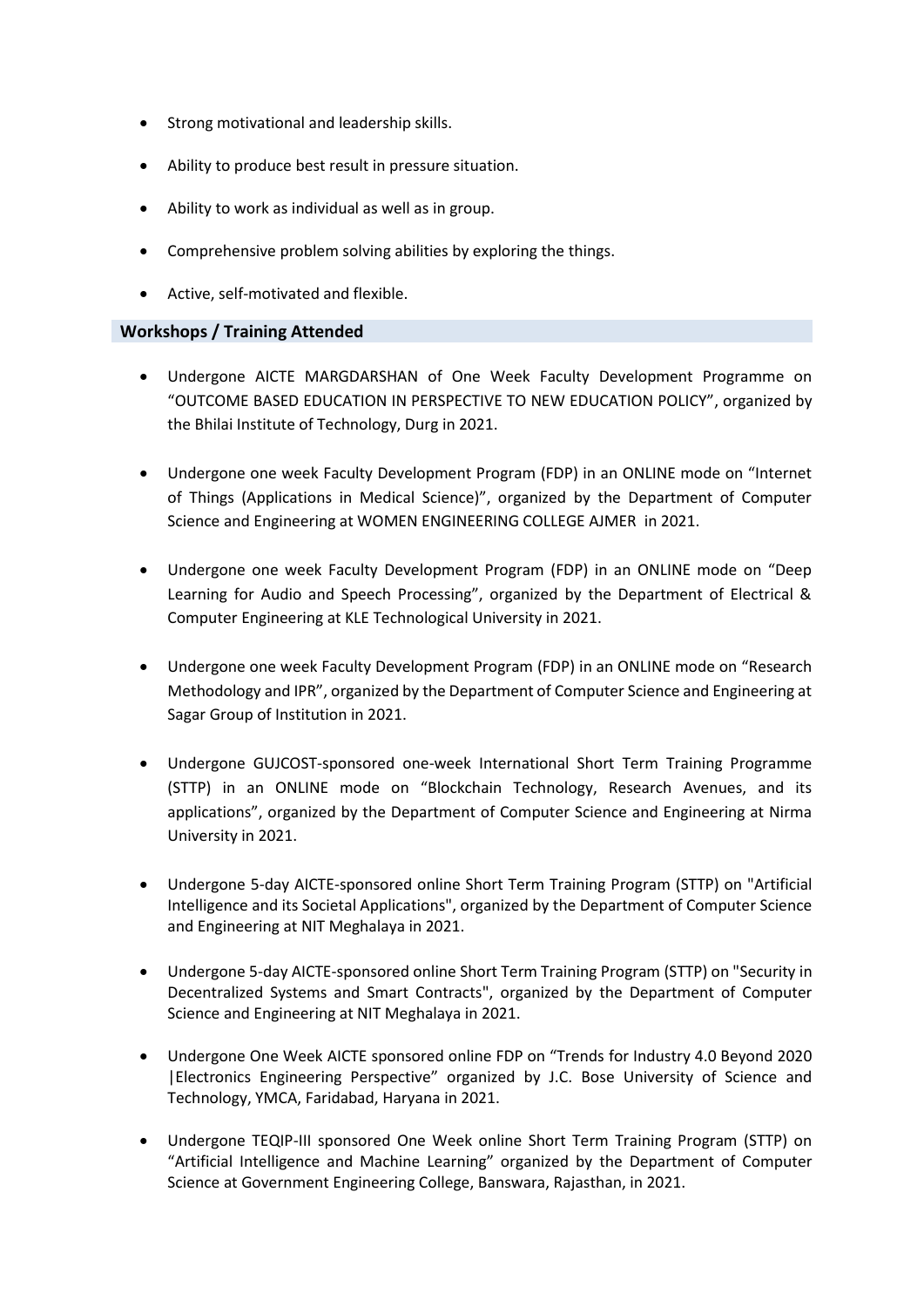- Undergone One Week AICTE sponsored online Short Term Training Program (STTP) on "21 Century Emerging Trends in Research and Paradigm Shift in business practices" organized by Meerut Institute of Engineering & Technology, in 2021.
- Undergone AICTE Sponsored One Week Short Term Training Program on "Advance Technique in Research and Data Analytical Tools by using SPSS and Eviews" organized by Meerut Institute of Engineering & Technology, in 2020.
- Undergone Five Days Online Workshop on "Emerging IT Technologies" organized by Department of Computer Science and Engineering, Motilal Nehru National Institute of Technology, Allahabad in 2020.
- Undergone 11 Days Online Workshop on "Emerging Trends and Future Computing Technologies" organized by Department of Computer Science & Technology, Bodoland University, Assam in 2020.
- Undergone One Day Online National Workshop on "Writing Research Paper & Grant Proposal" organized by Department of Computer Science, South East Manipur College, Komlathabi, Chandel, Manipur in 2020.
- Undergone Two Days National Workshop on "Interview Skills" organized by Centre for Training and Placement, Dr. B. R. Ambedkar National Institute of Technology, Jalandhar, in 2020.
- Undergone One Week Online Training Program on "ICT Tools for Teaching, Learning and Administration" Organized by Department of Electronics and Communication, J. K. Institute of Applied Physics & Technology, Prayagraj, in 2020.
- Undergone One Day Online Workshop on "LaTeX for Technical Writing and Presentation" organized by IEEE, in 2020.
- Undergone Five Days E-FDP on "Enhancement of New Learning Tools in Management Education Through Case Studies" organized by Meerut Institute of Engineering & Technology, in 2020.
- Undergone One Day Online Webinar on "Cyber Crime and Security: Threats and Challenges" organized by Shaheed Bhagat Singh Evening College, Delhi, in 2020.
- Undergone One Day Online Webinar on "Post COVID-19 Role of Science and Technology towards a Self-Reliant India" organized by IEEE India Council, in 2020.
- Undergone One Day Online Webinar on "Innovation: What, Why and How?" organized by IEEE Bangalore Section and IEEE India Council, in 2020.
- Undergone One Day Online Webinar on "Art and Challenges of Writing Papers for IEEE Transactions" organized by IEEE Bangalore Section, in 2020.
- Undergone IEEE CIS Summer School 2019 on "Big Data Analytics and Stream Processing: Tools, Techniques and Application" at Indian Institute of Information Technology, Allahabad in 2019.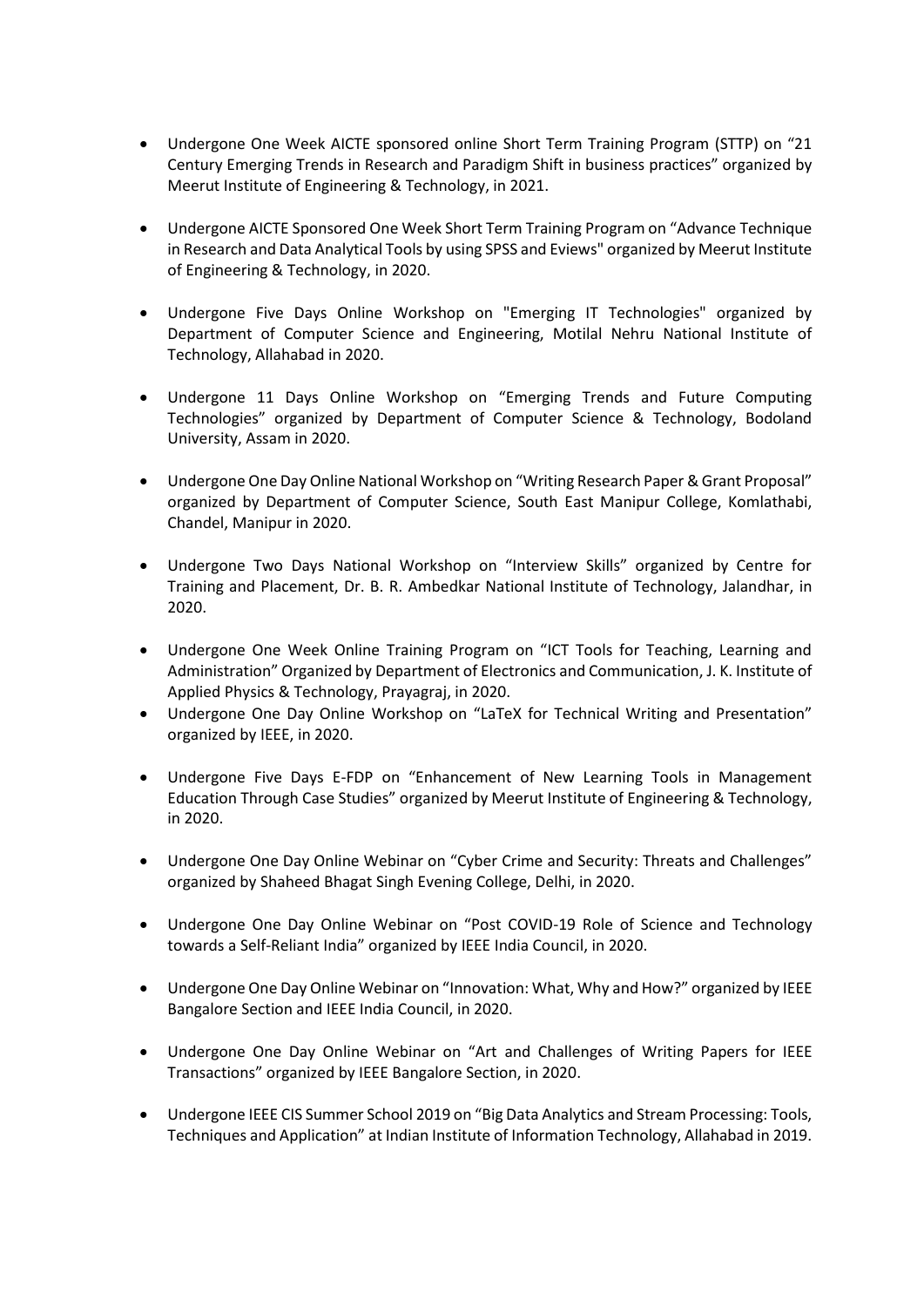- Undergone Two Week Summer School on "Intelligent Internet of Things (IIoT)" at Jaypee Institute of Information Technology, Noida in 2019.
- Undergone TEQIP-III sponsored one week Faculty Development Program on "Machine Learning for Pattern Recognition (MLPR-2019)" at Delhi Technological University, Delhi in 2019.
- Undergone GIAN (Global Initiative of Academic Networks) course and certification on "Parallel and Distributed Data Stream Mining" by Prof. Srikanta Tirthapura, Iowa State University, USA at Indian Institute of Information Technology Allahabad in 2017.
- Undergone Q.I.P. short term course and certification on "Computational Biology and Neuroscience" at Indian Information of Technology (BHU) Varanasi in 2016.
- Undergone three months of Training & certification at 'IIIT ALLAHABAD' on 'Linux Administration' from 'Hewlett Packard' in 2011.

## **Publications**

- **Shwet Ketu**, Pramod Kumar Mishra, " India perspective: CNN-LSTM hybrid deep learning model-based COVID-19 prediction and current status of medical resource availability", in Soft Computing, Springer, 2021.<https://doi.org/10.1007/s00500-021-06490-x> **(SCI Indexed) IF: 3.642**
- **Shwet Ketu**, Pramod Kumar Mishra, "Internet of Healthcare Things: A Contemporary Survey", Journal of Network and Computer Applications, Elsevier, 2021. <https://doi.org/10.1016/j.jnca.2021.103179> **(SCI Indexed) IF: 6.281**
- **Shwet Ketu**, Pramod Kumar Mishra, " Empirical Analysis of Machine Learning Algorithms on Imbalance Electrocardiogram Based Arrhythmia Dataset for Heart Disease Detection", in Arabian Journal for Science and Engineering, Springer, 2021[. https://doi.org/10.1007/s13369-](https://doi.org/10.1007/s13369-021-05972-2) [021-05972-2](https://doi.org/10.1007/s13369-021-05972-2) **(SCI Indexed) IF: 2.334**
- **Shwet Ketu**, Pramod Kumar Mishra, "Scalable kernel Based SVM Classification Algorithm on Imbalance Air Quality Data for Proficient Healthcare", in Complex & Intelligent Systems, Springer, 2021. <https://doi.org/10.1007/s40747-021-00435-5> **(SCI Indexed) IF: 4.927**
- **Shwet Ketu**, Pramod Kumar Mishra, ˝Hybrid Classification Model for Eye State Detection in Stroke Patients Using Electroencephalogram Signals˝, in Cognitive Neurodynamics, Springer, 2021. DOI:<https://doi.org/10.1007/s11571-021-09678-x> **(SCI Indexed) IF: 5.082**
- **Shwet Ketu**, Pramod Kumar Mishra, ˝Cloud, Fog and Mist Computing in IoT: An Indication of Emerging Opportunities˝, in IETE Technical Reviews, Taylor and Francis, 2021. DOI: <https://doi.org/10.1080/02564602.2021.1898482> **(SCI Indexed) IF: 2.200**
- **Shwet Ketu**, Pramod Kumar Mishra, "A Hybrid Deep Learning Model for COVID-19 Prediction and Current Status of Clinical Trials Worldwide", in Computers, Materials & Continua, Tech Science, 2020. DOI[: https://doi.org/10.32604/cmc.2020.012423](https://doi.org/10.32604/cmc.2020.012423) **(SCI Indexed) IF: 3.772**
- **Shwet Ketu**, Pramod Kumar Mishra, "Enhanced Gaussian process regression-based forecasting model for COVID-19 outbreak and significance of IoT for its detection", in Applied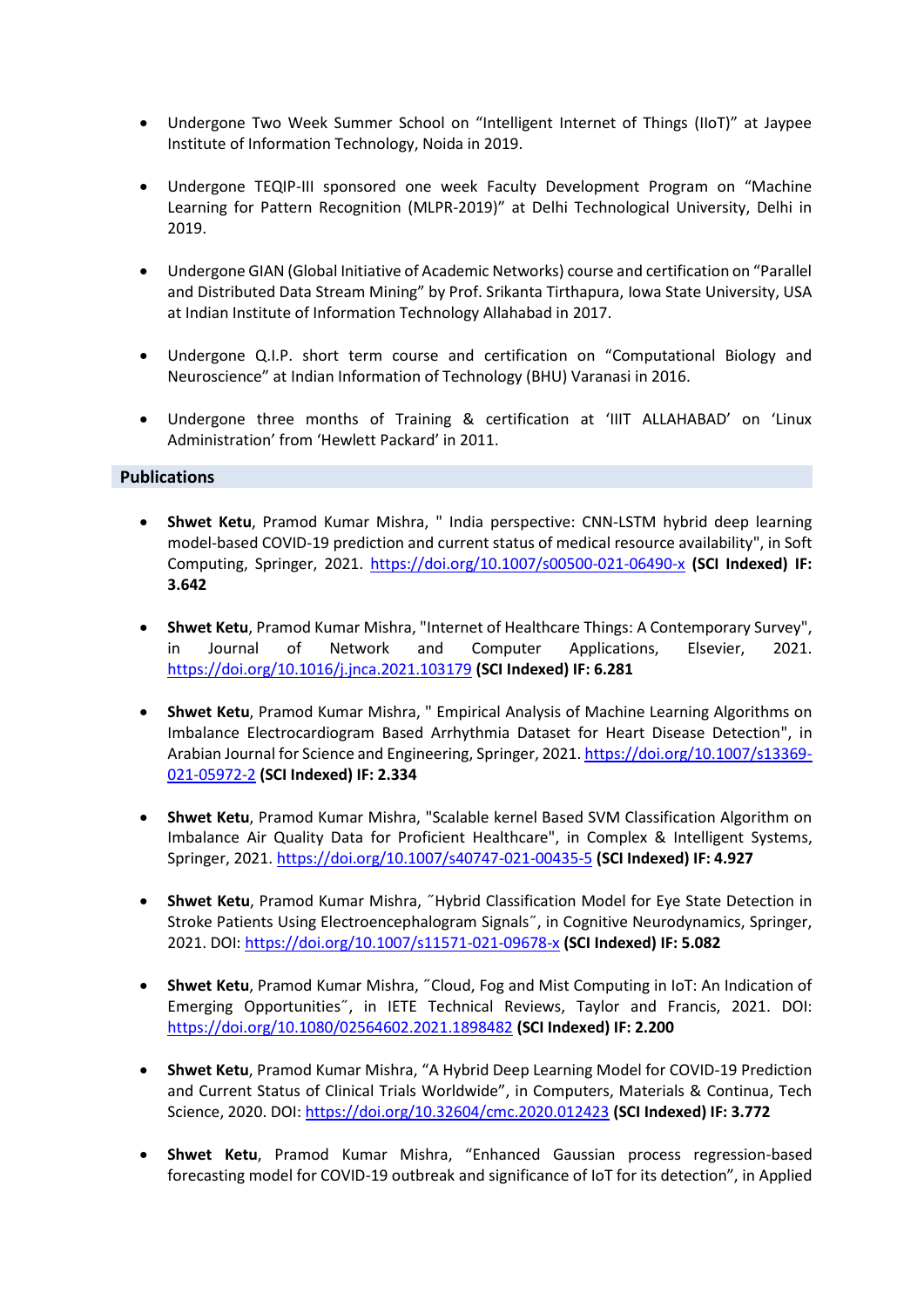Intelligence, Springer, 2020. DOI[: https://doi.org/10.1007/s10489-020-01889-9](https://doi.org/10.1007/s10489-020-01889-9) **(SCI Indexed) IF: 5.086**

- **Shwet Ketu**, Pramod Kumar Mishra, and Sonali Agarwal, "Performance Analysis of Distributed Computing Frameworks for Big Data Analytic: Hadoop Vs Spark", in Computación y Sistemas. DOI:<https://doi.org/10.13053/CyS-24-2-3401> **(Scopus Indexed)**
- **Shwet Ketu**, Pramod Kumar Mishra, "Performance Analysis of Machine Learning Algorithms for IoT Based Human Activity Recognition" in Lecture Notes in Electrical Engineering, Springer (ICAECT 2019 Conference). DOI: [https://doi.org/10.1007/978-981-15-5558-9\\_51](https://doi.org/10.1007/978-981-15-5558-9_51) **(Scopus Indexed)**
- **Shwet Ketu**, Kanderp Narayan Mishra, and Somya Jaiawal, "Survey on Object Oriented Metrics Tools" a Chapter in McGraw-Hill (RICE 2016 Conference).
- **Shwet Ketu**, Sonali Agarwal, "Performance Enhancement of Distributed K-Means Clustering for Big Data Analytics Through In-memory Computation" in IEEE (IC3 2015 Conference). DOI: <https://doi.org/10.1109/IC3.2015.7346700>
- **Shwet Ketu**, Bakshi Rohit Prasad, and Sonali Agarwal, "Effect of Corpus Size Selection on Performance of Map-Reduce Based Distributed K- Means for Big Textual Data" in ACM (ICCCT 2015 Conference). DOI[: https://doi.org/10.1145/2818567.2818653](https://doi.org/10.1145/2818567.2818653)

#### **Personal Details**

| Father's Name            | : Mr. Shesh Nath Pandey                                         |
|--------------------------|-----------------------------------------------------------------|
| Date of Birth            | : $2nd October, 1992$                                           |
| Gender                   | : Male                                                          |
| <b>Marital Status</b>    | : Unmarried                                                     |
| Languages Known          | : English and Hindi                                             |
| Nationality              | : Indian                                                        |
| <b>Hobbies</b>           | : Singing, Playing Cricket.                                     |
| <b>Permanent Address</b> | : 396 C Chandpur Salori, Teliyarganj, Prayagraj, Uttar Pradesh- |
| 211004, India            |                                                                 |

#### **References**

- Dr. Pramod Kumar Mishra, Professor, Department of Computer Science, Institute of Science, Banaras Hindu University, Varanasi, Uttar Pradesh- 221005, India, Phone: +91-9451227115, +91-8004925698 Email: [mishra@bhu.ac.in](mailto:mishra@bhu.ac.in)
- Dr. Sonali Agarwal, Associate Professor, Department of Information Technology, Indian Institute of Information Technology Allahabad, Allahabad, Uttar Pradesh- 211012 India, Phone: +91-9415647042, Email: [sonali@iiita.ac.in](mailto:sonali@iiita.ac.in)